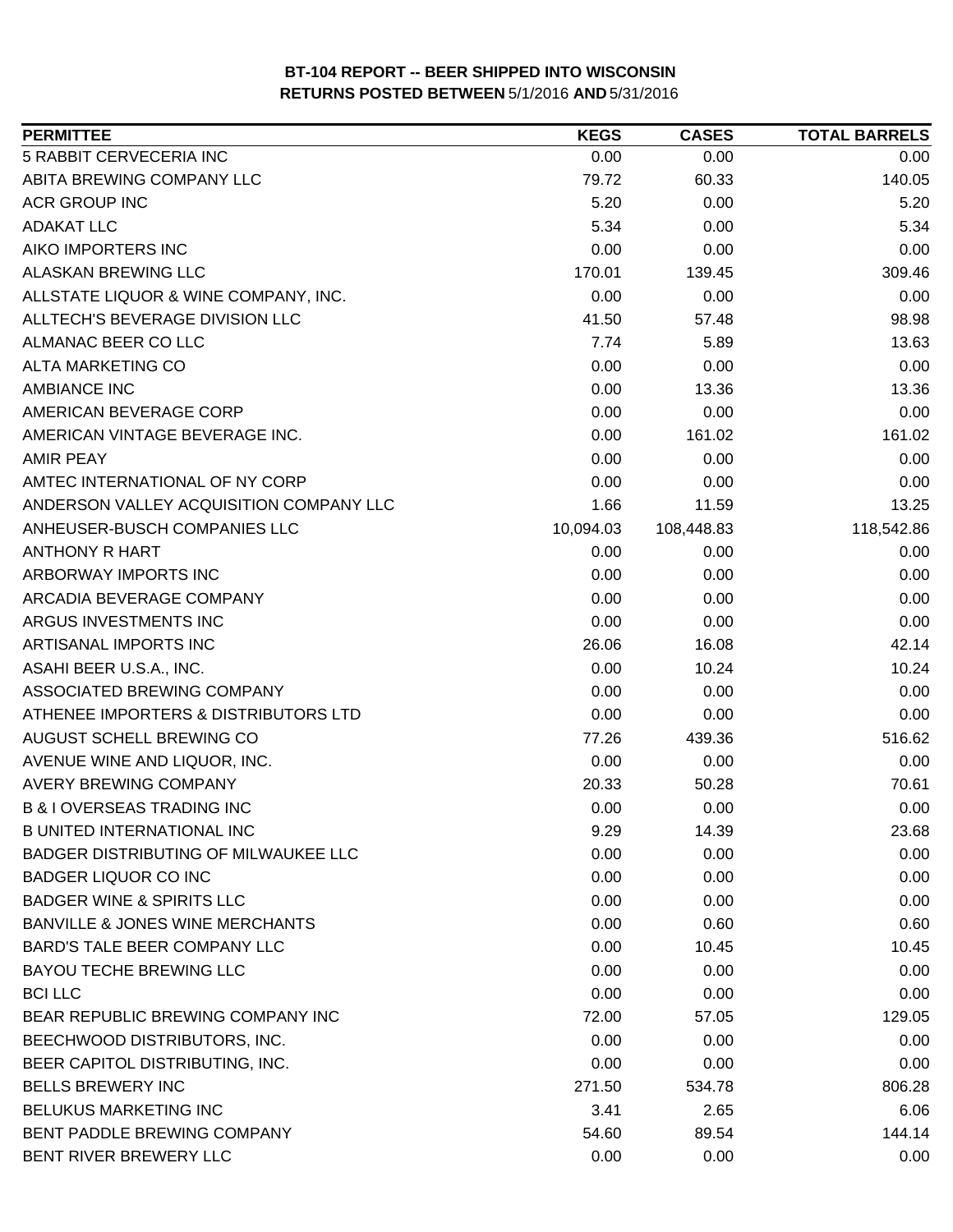| <b>PERMITTEE</b>                       | <b>KEGS</b> | <b>CASES</b> | <b>TOTAL BARRELS</b> |
|----------------------------------------|-------------|--------------|----------------------|
| BETTER BRANDS DISTRIBUTING, INC.       | 0.00        | 0.00         | 0.00                 |
| <b>BIG SKY BREWING CO</b>              | 19.02       | 31.20        | 50.22                |
| <b>BIG WOOD BREWERY LLC</b>            | 0.00        | 0.00         | 0.00                 |
| BILL'S DISTRIBUTING, LTD.              | 0.00        | 0.00         | 0.00                 |
| <b>BINDING BRAUEREI USA INC</b>        | 46.01       | 136.65       | 182.66               |
| <b>BLACK LIST BEER LLC</b>             | 0.17        | 0.23         | 0.40                 |
| <b>BOSTON BEER CORPORATION</b>         | 357.99      | 2,594.49     | 2,952.48             |
| <b>BOULDER BEER INC</b>                | 28.83       | 21.48        | 50.31                |
| BRAU BROTHERS BREWING COMPANY, LLC     | 0.00        | 0.00         | 0.00                 |
| BREAKTHRU BEVERAGE GROUP LLC           | 0.00        | 0.00         | 0.00                 |
| BREAKTHRU BEVERAGE GROUP LLC           | 0.00        | 0.00         | 0.00                 |
| BREAKTHRU BEVERAGE WISCONSIN NORTH LLC | 0.00        | 0.00         | 0.00                 |
| BRECKENRIDGE BREWERY LLC               | 11.50       | 39.19        | 50.69                |
| <b>BRIAN EWING</b>                     | 12.00       | 25.86        | 37.86                |
| <b>BROWN-FORMAN CORPORATION</b>        | 0.00        | 116.13       | 116.13               |
| <b>BURNING BROTHERS BREWING LLC</b>    | 0.00        | 1.94         | 1.94                 |
| C.J.W., INC.                           | 0.00        | 0.00         | 0.00                 |
| CANAL STREET BREWING CO LLC            | 102.75      | 384.64       | 487.39               |
| CAPITOL-HUSTING COMPANY, INC.          | 0.00        | 0.00         | 0.00                 |
| CARRIAGE HOUSE IMPORTS, LTD.           | 0.00        | 4.91         | 4.91                 |
| CASCADE BREWING COMPANY LLC            | 0.00        | 14.50        | 14.50                |
| CENTRAL BEER DISTRIBUTORS, INC.        | 0.00        | 0.00         | 0.00                 |
| CENTRAL BEER IMPORT & EXPORT INC       | 0.00        | 0.00         | 0.00                 |
| CHAS A BERNICK INC                     | 2.61        | 8.93         | 11.54                |
| CHATHAM IMPORTS INC                    | 0.00        | 0.00         | 0.00                 |
| CHICAGO BREW WERKS INC                 | 0.00        | 0.00         | 0.00                 |
| <b>CHRISTIAN P SCHAEFER</b>            | 0.00        | 23.21        | 23.21                |
| <b>CISCO BREWERS INC</b>               | 0.00        | 0.00         | 0.00                 |
| <b>CLASSIC BREWING COMPANY</b>         | 0.00        | 0.00         | 0.00                 |
| COLD SPRING BREWING COMPANY            | 2.00        | 27.10        | 29.10                |
| <b>COMEBACK BREWING INC</b>            | 0.00        | 0.00         | 0.00                 |
| CORONADO BREWING COMPANY INC           | 38.66       | 23.51        | 62.17                |
| CRAFT BREW ALLIANCE INC                | 0.00        | 0.00         | 0.00                 |
| <b>CROWN IMPORTS LLC</b>               | 0.00        | 12,887.61    | 12,887.61            |
| D&V INTERNATIONAL INC                  | 16.77       | 27.48        | 44.25                |
| DANNY RAKOVIC                          | 0.00        | 0.00         | 0.00                 |
| DEAN DISTRIBUTING, INC.                | 0.00        | 0.00         | 0.00                 |
| DEAN DISTRIBUTING, INC.                | 0.00        | 0.00         | 0.00                 |
| DESCHUTES BREWERY INC                  | 121.54      | 177.44       | 298.98               |
| DESTIHL HOLDINGS LLC                   | 8.17        | 1.09         | 9.26                 |
| DETROIT RIVERTOWN BREWING LLC          | 4.00        | 17.42        | 21.42                |
| DIAGEO - GUINNESS USA INC.             | 518.19      | 1,922.16     | 2,440.35             |
| DISCOUNT LIQUOR, INC.                  | 0.00        | 0.00         | 0.00                 |
| DOANE DISTRIBUTING, INC.               | 0.00        | 0.00         | 0.00                 |
| DOGFISH HEAD CRAFT BREWERY LLC         | 47.83       | 135.08       | 182.91               |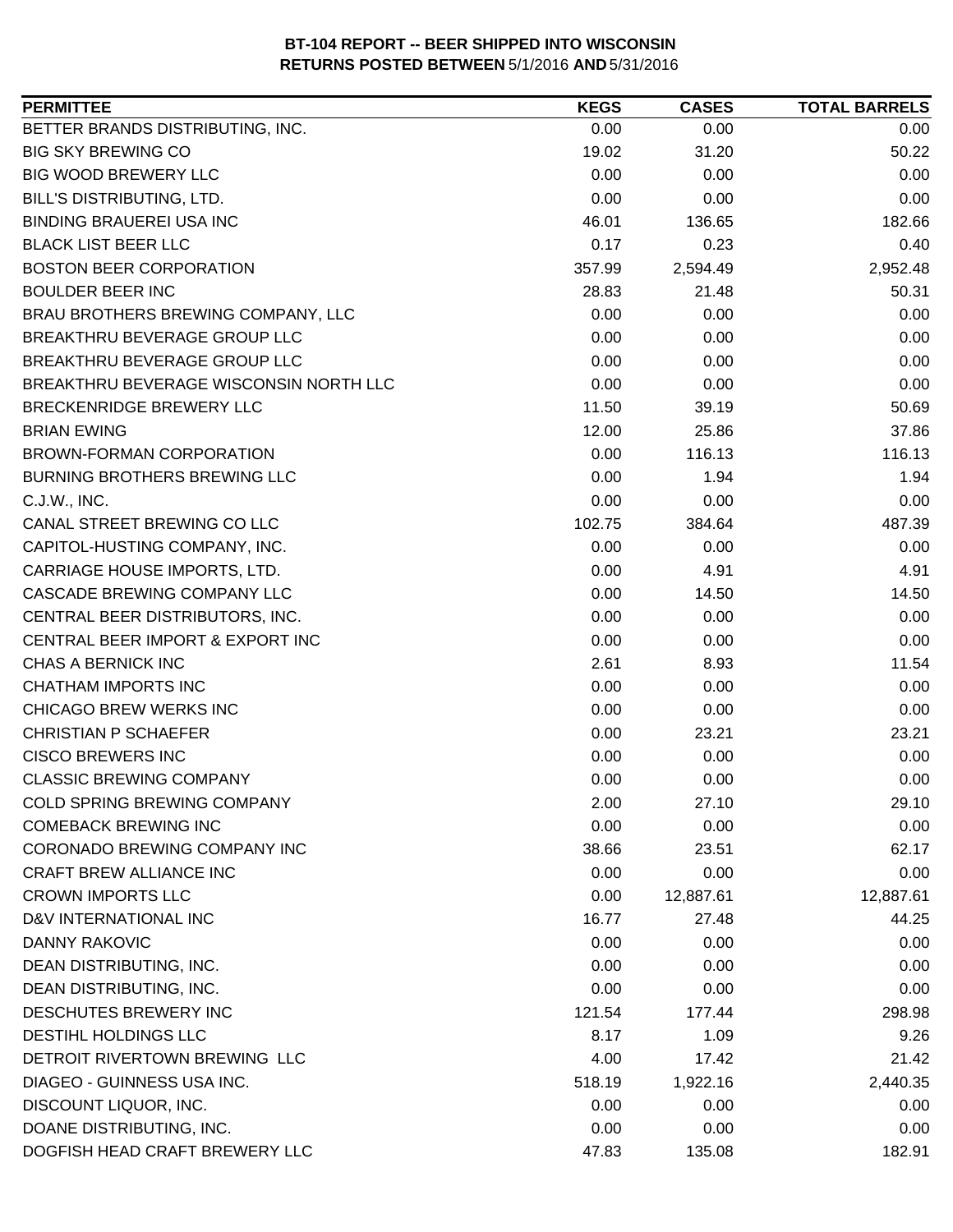| <b>PERMITTEE</b>                             | <b>KEGS</b> | <b>CASES</b> | <b>TOTAL BARRELS</b> |
|----------------------------------------------|-------------|--------------|----------------------|
| <b>DOYNA LTD</b>                             | 0.00        | 0.00         | 0.00                 |
| DUVEL MOORTGAT USA LTD                       | 9.48        | 51.12        | 60.60                |
| E & J GALLO WINERY                           | 0.00        | 107.37       | 107.37               |
| EASTERN LIQUORS USA INC                      | 0.00        | 0.00         | 0.00                 |
| EINSTOK BEER COMPANY LP                      | 0.00        | 0.00         | 0.00                 |
| EPIC BREWING COMPANY LLC                     | 17.70       | 10.38        | 28.08                |
| EPIC BREWING COMPANY LLC                     | 0.00        | 0.00         | 0.00                 |
| FABIANO BROTHERS - WISCONSIN LLC             | 0.00        | 0.00         | 0.00                 |
| FINCH'S BEER COMPANY LLC                     | 0.00        | 0.00         | 0.00                 |
| FLANIGAN DISTRIBUTING OF DOOR COUNTY, INC.   | 0.00        | 0.00         | 0.00                 |
| FLYING DOG BREWERY LLLP                      | 12.33       | 99.29        | 111.62               |
| FOUR SEASONS BEER DISTRIBUTORS INC           | 0.00        | 0.00         | 0.00                 |
| FRANK BEER DISTRIBUTORS, INC.                | 0.00        | 0.00         | 0.00                 |
| FRANK BEER SOUTH LLC                         | 0.00        | 0.00         | 0.00                 |
| FRANK LIQUORS OF LA CROSSE, INC.             | 0.00        | 0.00         | 0.00                 |
| FRANKENMUTH BREWING COMPANY                  | 0.00        | 0.00         | 0.00                 |
| <b>FRED R KARM JR</b>                        | 0.00        | 3.60         | 3.60                 |
| FULTON STREET BREWERY LLC                    | 0.00        | 0.00         | 0.00                 |
| <b>G K SKAGGS INC</b>                        | 9.45        | 0.00         | 9.45                 |
| <b>GARY'S CORPORATION OF OAK CREEK</b>       | 0.00        | 0.00         | 0.00                 |
| GB SALES MILWAUKEE, INC.                     | 0.00        | 0.00         | 0.00                 |
| <b>GELOSO BEVERAGE GROUP LLC</b>             | 0.00        | 0.00         | 0.00                 |
| GENERAL BEER DISTRIBUTORS CO.                | 0.00        | 0.00         | 0.00                 |
| <b>GENERAL BEER-NORTHEAST INC</b>            | 0.00        | 0.00         | 0.00                 |
| GENERAL BEER-NORTHEAST INC                   | 0.00        | 0.00         | 0.00                 |
| GENERAL BEER-NORTHWEST, INC.                 | 0.00        | 0.00         | 0.00                 |
| GENERAL BEER-NORTHWEST, INC.                 | 0.00        | 0.00         | 0.00                 |
| GENERAL BEVERAGE SALES CO- OSHKOSH           | 0.00        | 0.00         | 0.00                 |
| <b>GENERAL BEVERAGE SALES CO.</b>            | 0.00        | 0.00         | 0.00                 |
| <b>GENERAL BEVERAGE SALES CO.- MILWAUKEE</b> | 0.00        | 0.00         | 0.00                 |
| <b>GFBC INC</b>                              | 14.50       | 24.35        | 38.85                |
| <b>GLOBAL VILLAGE IMPORTS LLC</b>            | 0.00        | 8.12         | 8.12                 |
| <b>GMB PARTNERS LLC</b>                      | 0.00        | 0.00         | 0.00                 |
| <b>GREGORY S HARDMAN</b>                     | 0.00        | 0.00         | 0.00                 |
| <b>GTBC LLC</b>                              | 0.00        | 0.00         | 0.00                 |
| H C FOODS CO LTD                             | 0.00        | 0.00         | 0.00                 |
| <b>HALES ALES LTD</b>                        | 0.00        | 6.25         | 6.25                 |
| HARVEST MOON BREWING LLP                     | 0.00        | 5.52         | 5.52                 |
| HEINEKEN USA INCORPORATED                    | 269.30      | 4,675.40     | 4,944.70             |
| HENDRICKS BEVERAGE, INC.                     | 0.00        | 0.00         | 0.00                 |
| HIGH COUNTRY BREWERY INC                     | 0.00        | 9.60         | 9.60                 |
| <b>HOME BREW MART INC</b>                    | 95.38       | 124.79       | 220.17               |
| <b>ILLYRIAN IMPORT INC</b>                   | 0.00        | 0.00         | 0.00                 |
| INDEED BREWING COMPANY LLC                   | 0.67        | 2.92         | 3.59                 |
| INDIAN PEAKS BREWING COMPANY                 | 87.10       | 123.67       | 210.77               |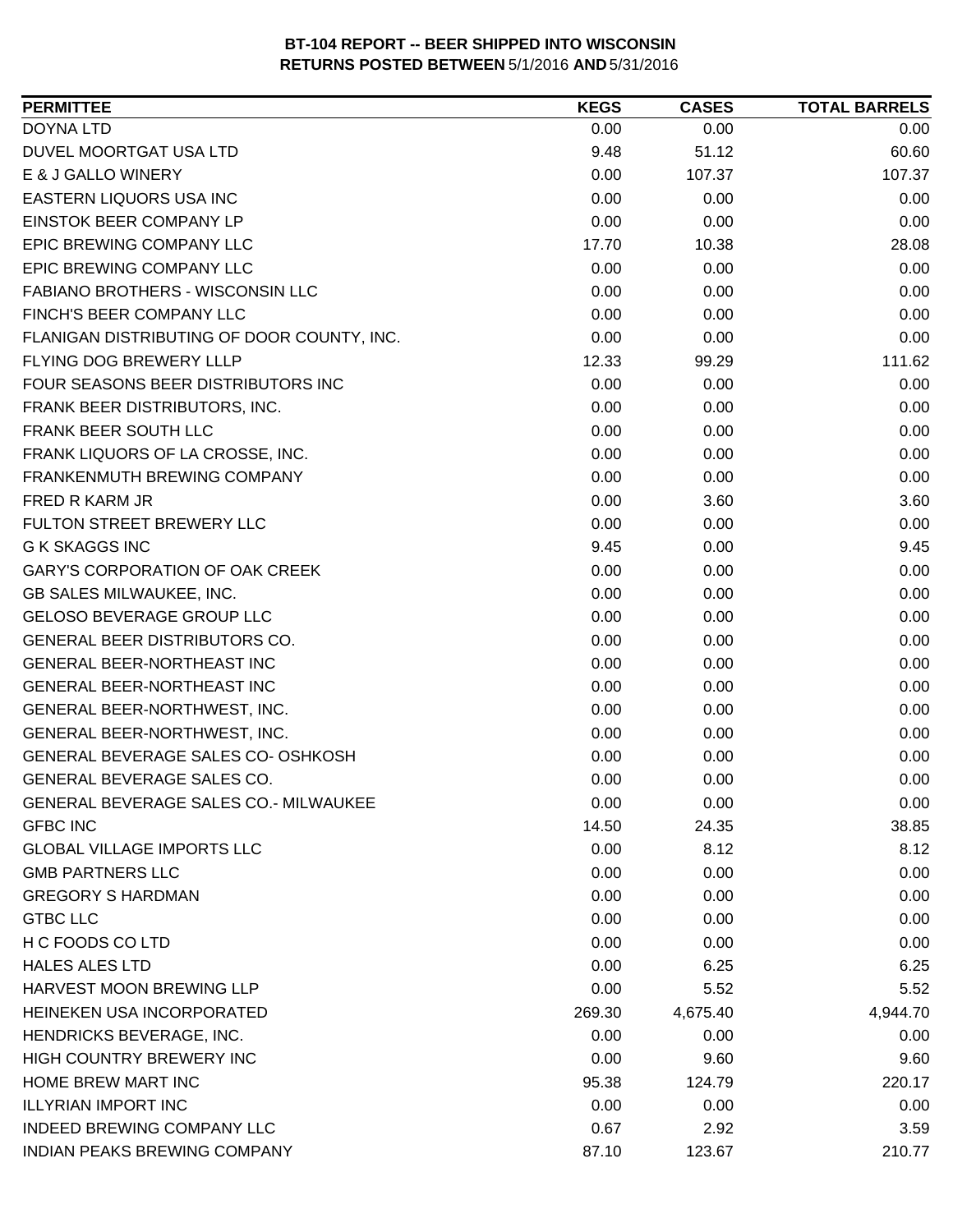| <b>PERMITTEE</b>                      | <b>KEGS</b> | <b>CASES</b> | <b>TOTAL BARRELS</b> |
|---------------------------------------|-------------|--------------|----------------------|
| INDIAN RIVER BEVERAGE CORPORATION     | 0.00        | 0.00         | 0.00                 |
| IRL, INCORPORATED                     | 0.00        | 0.00         | 0.00                 |
| <b>IRON HORSE BEVERAGE LLC</b>        | 0.00        | 66.90        | 66.90                |
| <b>JAW PROPERTIES LLC</b>             | 0.00        | 0.00         | 0.00                 |
| <b>JDZ INC</b>                        | 0.00        | 20.85        | 20.85                |
| <b>JOHN J COLLETTI</b>                | 0.00        | 0.00         | 0.00                 |
| JOHNSON BROTHERS OF WISCONSIN INC     | 0.00        | 0.00         | 0.00                 |
| JOM WINE & SPIRITS INC                | 0.00        | 0.00         | 0.00                 |
| JOSEPH JAMES BREWING CO INC           | 0.00        | 0.00         | 0.00                 |
| <b>KAREN HOLTON</b>                   | 0.00        | 0.00         | 0.00                 |
| KAY BEER DISTRIBUTING, INC.           | 0.00        | 0.00         | 0.00                 |
| KEWEENAW BREWING CO LLC               | 37.00       | 21.05        | 58.05                |
| KOJIMA & INTERNATIONAL ASSOCIATES INC | 0.00        | 0.00         | 0.00                 |
| KOOCHENVAGNERS BREWING COMPANY        | 0.00        | 0.00         | 0.00                 |
| <b>KROMBACHER USA LLC</b>             | 0.00        | 0.00         | 0.00                 |
| KYSELA PERE ET FILS LTD               | 0.00        | 0.00         | 0.00                 |
| LA CROSSE BEVERAGE LLC                | 0.00        | 0.00         | 0.00                 |
| LABATT USA OPERATING CO LLC           | 27.33       | 3,028.42     | 3,055.75             |
| <b>LAGUNITAS BREWING CO</b>           | 193.75      | 268.43       | 462.18               |
| LAKE SUPERIOR BREWING CO LLC          | 6.10        | 6.36         | 12.46                |
| LARRY'S DISTRIBUTING CO., INC.        | 0.00        | 0.00         | 0.00                 |
| LEAMON MERCANTILE CO. CORP            | 0.00        | 0.00         | 0.00                 |
| LEE BEVERAGE OF WISCONSIN LLC         | 0.00        | 0.00         | 0.00                 |
| LEE BEVERAGE OF WISCONSIN LLC         | 0.00        | 0.00         | 0.00                 |
| LEE BEVERAGE OF WISCONSIN LLC         | 0.00        | 0.00         | 0.00                 |
| LEFT COAST BREWING CO                 | 3.32        | 5.44         | 8.76                 |
| LIFT BRIDGE BREWING TECHNOLOGIES LLC  | 8.00        | 15.24        | 23.24                |
| LOUIS GLUNZ BEER INC                  | 8.94        | 140.67       | 149.61               |
| <b>LUCID BREWING LLC</b>              | 4.17        | 1.53         | 5.70                 |
| MAD RIVER BREWING COMPANY INC         | 0.00        | 0.00         | 0.00                 |
| <b>MANKATO BREWERY LLC</b>            | 0.00        | 0.00         | 0.00                 |
| MANNEKEN-BRUSSEL IMPORTS INC          | 0.00        | 0.00         | 0.00                 |
| <b>MARK ANTHONY BRANDS INC</b>        | 0.00        | 403.55       | 403.55               |
| MASSACHUSETTS BEVERAGE ALLIANCE LLC   | 0.00        | 0.00         | 0.00                 |
| MATT BREWING CO INC                   | 0.00        | 0.00         | 0.00                 |
| MERCHANT DU VIN CORPORATION           | 10.22       | 48.91        | 59.13                |
| <b>METROPOLITAN BREWING LLC</b>       | 19.50       | 10.47        | 29.97                |
| <b>MHW LTD</b>                        | 16.79       | 27.83        | 44.62                |
| MICHAEL G ANSAY                       | 49.08       | 56.36        | 105.44               |
| MICHAUD DISTRIBUTING INC              | 0.00        | 0.00         | 0.00                 |
| MID-WISCONSIN BEVERAGE, INC.          | 0.00        | 0.00         | 0.00                 |
| MILLER BEER OF THE NORTHWOODS, INC.   | 0.00        | 0.00         | 0.00                 |
| MILLERCOORS LLC                       | 956.45      | 10,919.21    | 11,875.66            |
| MILLERCOORS LLC                       | 806.45      | 13,033.58    | 13,840.03            |
| MILLSTREAM INVESTMENTS INC            | 0.00        | 8.72         | 8.72                 |
|                                       |             |              |                      |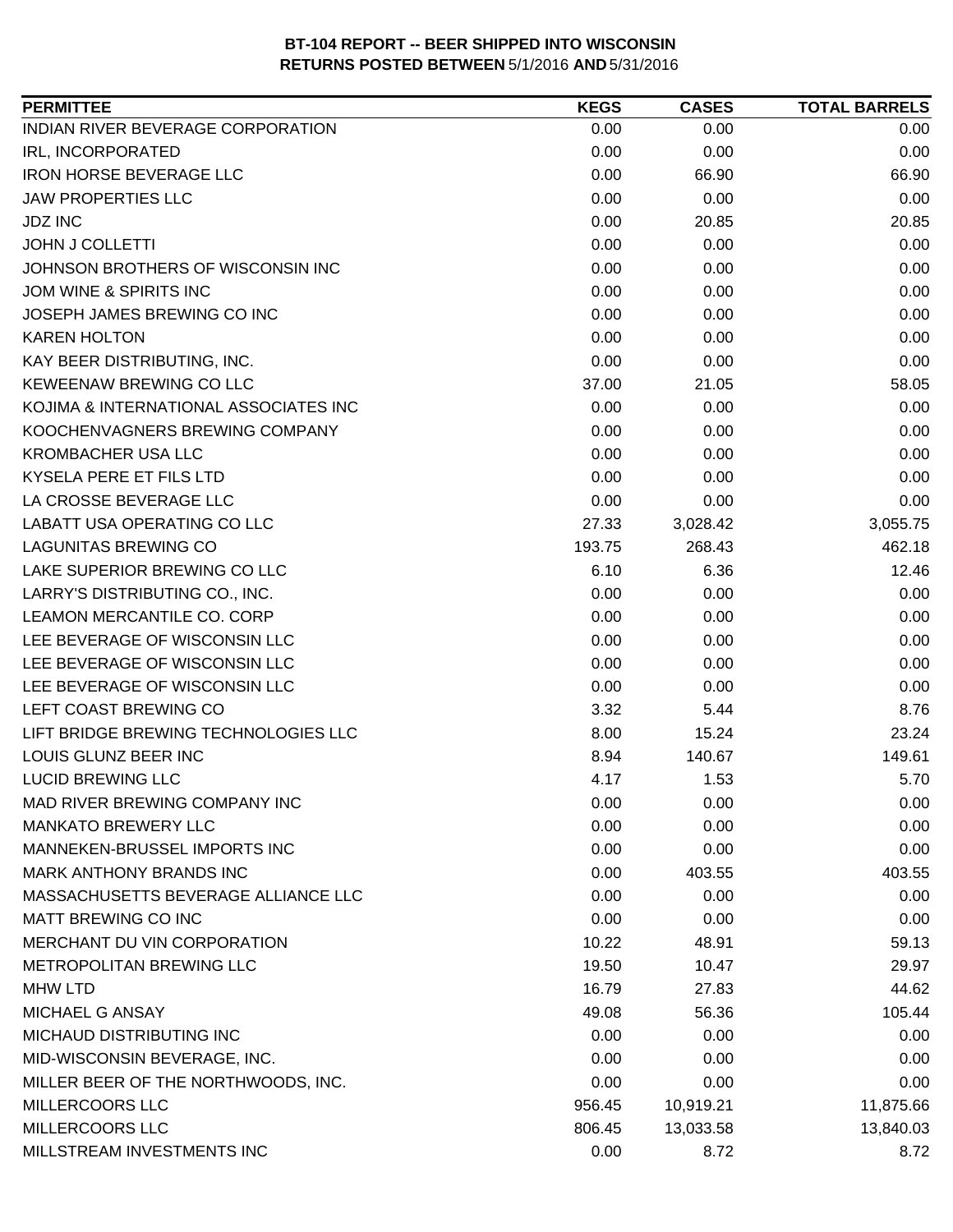| <b>PERMITTEE</b>                     | <b>KEGS</b> | <b>CASES</b> | <b>TOTAL BARRELS</b> |
|--------------------------------------|-------------|--------------|----------------------|
| MOR-DALL ENTERPRISES INC.            | 0.00        | 5.23         | 5.23                 |
| MOTHER LODE BREWING LLC              | 0.00        | 0.00         | 0.00                 |
| MOUNTAINEER HOLDINGS LLC             | 0.00        | 28.14        | 28.14                |
| <b>MOYLANS BREWING CO LTD</b>        | 0.00        | 0.00         | 0.00                 |
| MUTUAL WHOLESALE LIQUOR INC          | 0.00        | 0.00         | 0.00                 |
| NDC SYSTEMS LP                       | 34.53       | 0.00         | 34.53                |
| NEBRASKA BREWING CO INC              | 0.33        | 0.00         | 0.33                 |
| NEEDHAM DISTRIBUTING CO., INC.       | 0.00        | 0.00         | 0.00                 |
| NEW BELGIUM BREWING COMPANY INC      | 483.16      | 1,348.80     | 1,831.96             |
| NEW HOLLAND BREWING CO LLC           | 18.50       | 41.42        | 59.92                |
| NEW PLANET BEER COMPANY              | 0.00        | 0.00         | 0.00                 |
| NEW YORK MUTUAL TRADING CO INC       | 0.00        | 95.00        | 95.00                |
| NOELKE DISTRIBUTORS, INC.            | 0.00        | 0.00         | 0.00                 |
| NORTH COAST BREWING CO INC           | 16.33       | 40.17        | 56.50                |
| NORTHWEST BEVERAGES, INC.            | 0.00        | 0.00         | 0.00                 |
| NOUVEAU VENTURES LLC                 | 0.00        | 11.06        | 11.06                |
| OFF-KILTER BREWING INC               | 0.95        | 0.73         | 1.68                 |
| ONION PUB & BREWERY INC              | 0.00        | 0.00         | 0.00                 |
| OREGON BREWING COMPANY INC           | 6.81        | 28.34        | 35.15                |
| OTT SCHWEITZER DISTRIBUTORSHIP, INC. | 0.00        | 0.00         | 0.00                 |
| PABST BREWING COMPANY                | 1,699.39    | 0.00         | 1,699.39             |
| PAMPA BEVERAGES LLC                  | 0.00        | 0.00         | 0.00                 |
| PARADOX BEER COMPANY INC             | 0.48        | 7.67         | 8.15                 |
| PARK RIDGE DISTRIBUTING, INC.        | 0.00        | 0.00         | 0.00                 |
| PATERNO IMPORTS LTD                  | 0.00        | 0.00         | 0.00                 |
| PAULANER USA LLC                     | 112.92      | 283.83       | 396.75               |
| PEHLER DISTRIBUTING, INC.            | 0.00        | 0.00         | 0.00                 |
| PERENNIAL PARTNERS LLC               | 11.00       | 4.60         | 15.60                |
| PHIL KNUTSEN                         | 0.00        | 0.00         | 0.00                 |
| PHILLIPS WINE COMPANY                | 0.00        | 0.00         | 0.00                 |
| PRO-LIQUITECH LLC                    | 0.00        | 0.00         | 0.00                 |
| PROST BREWING COMPANY LLC            | 0.00        | 5.23         | 5.23                 |
| RANGE BEVERAGE, INCORPORATED         | 0.00        | 0.00         | 0.00                 |
| RATAS WHOLESALE LIQUOR COMPANY       | 0.00        | 0.00         | 0.00                 |
| <b>RAVEN BRANDS INC</b>              | 0.00        | 0.00         | 0.00                 |
| <b>REINHARD PUCHERT</b>              | 0.00        | 0.00         | 0.00                 |
| RENEGADE BREWING COMPANY LLC         | 8.16        | 21.77        | 29.93                |
| RICHARD D KATECHIS                   | 23.50       | 65.82        | 89.32                |
| RIVER CITY DISTRIBUTING CO., INC.    | 0.00        | 0.00         | 0.00                 |
| S & H INDEPENDENT PREMIUM BRANDS LLC | 479.04      | 0.00         | 479.04               |
| S. & S. DISTRIBUTING, INC.           | 0.00        | 0.00         | 0.00                 |
| S. & S. DISTRIBUTING, INC.           | 0.00        | 0.00         | 0.00                 |
| SABEMOS BEVERAGES LLC                | 0.00        | 0.00         | 0.00                 |
| SAPPORO USA INC                      | 15.38       | 33.06        | 48.44                |
| SARATOGA LIQUOR CO., INC.            | 0.00        | 0.00         | 0.00                 |
|                                      |             |              |                      |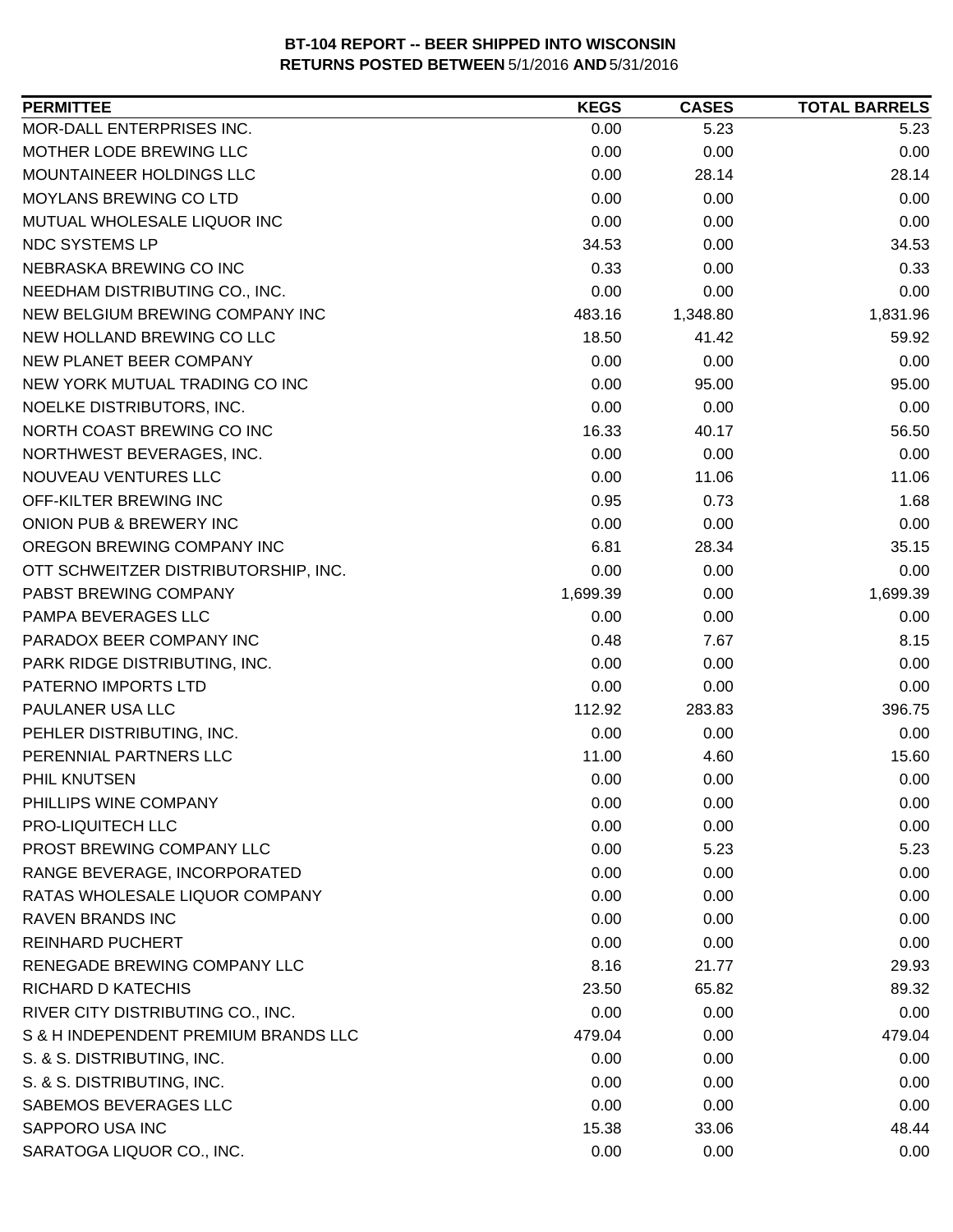| <b>PERMITTEE</b>                        | <b>KEGS</b> | <b>CASES</b> | <b>TOTAL BARRELS</b> |
|-----------------------------------------|-------------|--------------|----------------------|
| SAUGATUCK BREWING COMPANY INC           | 3.50        | 10.89        | 14.39                |
| <b>SCUTTLEBUTT BREWING CO LLC</b>       | 0.00        | 13.79        | 13.79                |
| <b>SHANE WELCH</b>                      | 4.10        | 89.15        | 93.25                |
| SHELTON BROTHERS INC                    | 4.94        | 2.66         | 7.60                 |
| <b>SHORTS BREWING COMPANY</b>           | 1.00        | 0.00         | 1.00                 |
| SIERRA NEVADA BREWING COMPANY           | 219.72      | 644.69       | 864.41               |
| SINGHA NORTH AMERICA INC                | 0.00        | 0.00         | 0.00                 |
| SOLEMN OATH BREWERY LLC                 | 0.00        | 0.00         | 0.00                 |
| SOUTHERN TIER BREWING COMPANY II LLC    | 0.00        | 20.90        | 20.90                |
| <b>SRB OPERATIONS LLC</b>               | 0.00        | 6.53         | 6.53                 |
| STANLEY STAWSKI DIST CO INC             | 0.00        | 22.80        | 22.80                |
| STEINBECK BREWING COMPANY               | 0.00        | 0.00         | 0.00                 |
| <b>SUMMIT BREWING COMPANY</b>           | 133.16      | 456.82       | 589.98               |
| <b>SUPERIOR BEVERAGES LLC</b>           | 0.00        | 0.00         | 0.00                 |
| <b>SURLY BREWING COMPANY</b>            | 192.64      | 225.67       | 418.31               |
| <b>SURVILLE ENTERPRISES CORP</b>        | 0.00        | 0.00         | 0.00                 |
| SYLWESTER KOLAKOWSKI                    | 0.00        | 19.29        | 19.29                |
| TALLGRASS BREWING COMPANY INC           | 21.74       | 41.81        | 63.55                |
| THE BRUERY LLC                          | 0.00        | 0.00         | 0.00                 |
| THE GAMBRINUS COMPANY                   | 65.00       | 131.22       | 196.22               |
| THE GREAT LAKES BREWING CO              | 64.03       | 100.75       | 164.78               |
| THE R.S. LIPMAN COMPANY                 | 0.00        | 0.00         | 0.00                 |
| THE TRI CITY BREWING COMPANY            | 0.00        | 0.00         | 0.00                 |
| THE VETERAN BEVERAGE COMPANY            | 0.00        | $-534.69$    | $-534.69$            |
| THREE FLOYDS BREWING LLC                | 52.00       | 51.90        | 103.90               |
| <b>TODD FYTEN</b>                       | 0.00        | 36.00        | 36.00                |
| <b>TOPPLING GOLIATH INC</b>             | 19.67       | 119.53       | 139.20               |
| TRIANGLE DISTRIBUTING COMPANY, INC.     | 0.00        | 0.00         | 0.00                 |
| <b>TRUCKEE CRAFT BREWING</b>            | 0.00        | 0.00         | 0.00                 |
| <b>TWO BROTHERS BREWING COMPANY</b>     | 14.67       | 24.39        | 39.06                |
| UINTA BREWING COMPANY                   | 31.84       | 75.21        | 107.05               |
| UNE ANNEE BREWERY LLC                   | 2.05        | 1.69         | 3.74                 |
| UNITED STATES BEVERAGE LLC              | 0.00        | 135.86       | 135.86               |
| UNITED STATES DISTILLED PRODUCTS CO.    | 0.00        | 84.02        | 84.02                |
| UNITY VIBRATION LIVING KOMBUCHA TEA LLC | 4.86        | 10.82        | 15.68                |
| UPLAND BREWING COMPANY INC              | 12.33       | 2.18         | 14.51                |
| UTAH BREWERS COOPERATIVE LC             | 14.67       | 43.84        | 58.51                |
| <b>VERMONT HARD CIDER COMPANY LLC</b>   | 0.00        | 0.00         | 0.00                 |
| <b>VICTORY BREWING COMPANY</b>          | 20.17       | 50.80        | 70.97                |
| WARSTEINER IMPORTERS AGENCY INC         | 33.21       | 74.38        | 107.59               |
| <b>WDI LLC</b>                          | 0.00        | 0.00         | 0.00                 |
| <b>WDI LLC</b>                          | 0.00        | 0.00         | 0.00                 |
| <b>WEIN BAUER INC</b>                   | 0.00        | 0.00         | 0.00                 |
| <b>WETTEN IMPORTERS INC</b>             | 0.00        | 0.00         | 0.00                 |
| WEYERBACHER BREWING CO INC              | 0.67        | 12.34        | 13.01                |